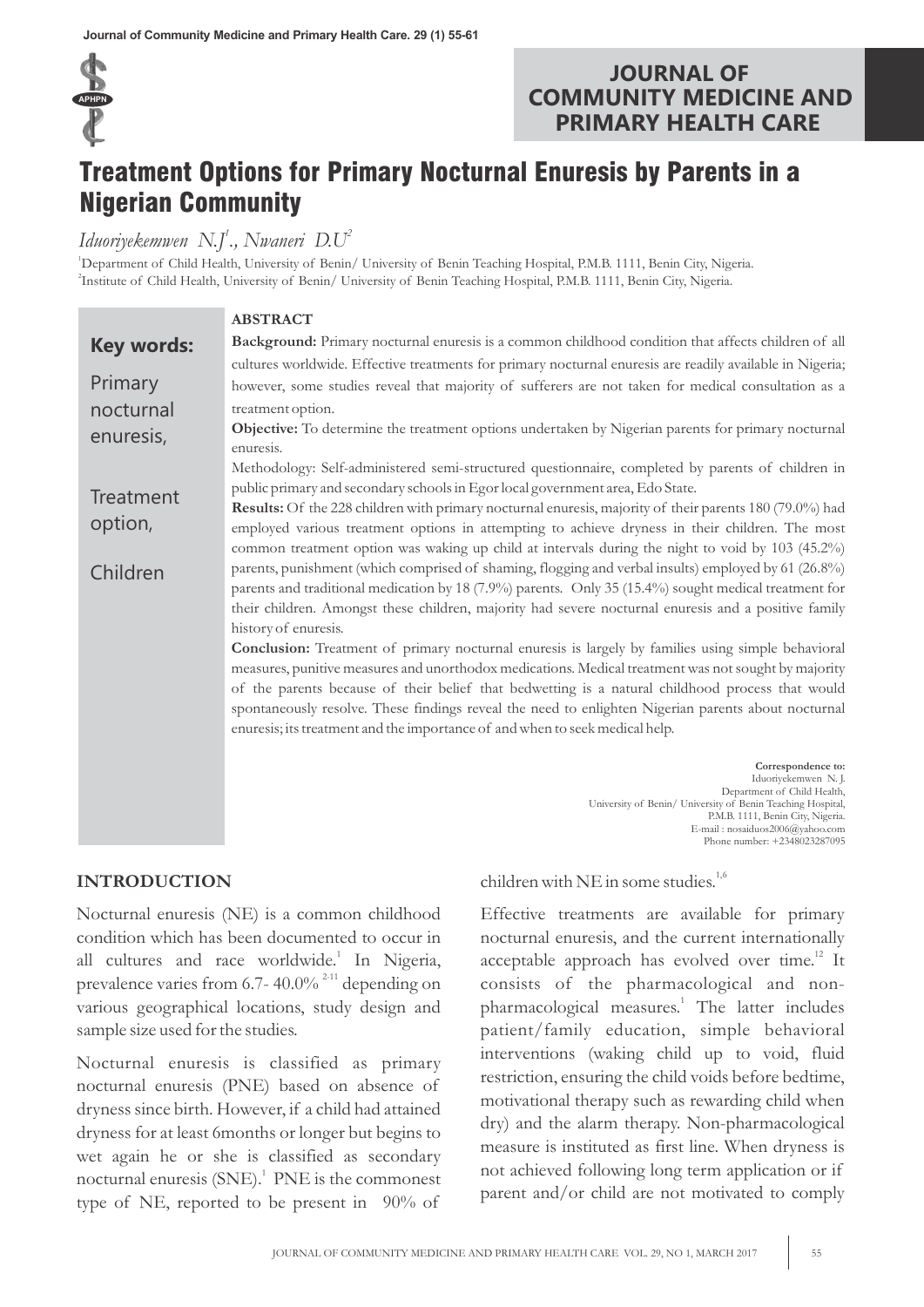with these measures, pharmacological measures are commenced.

Despite the anxiety experience by parents and children regarding childhood nocturnal enuresis<sup>13,14</sup> and the large burden of the condition in Nigeria  $2-11$ , the literature provides evidence that many caregivers of suffers do not seek care in health facilities.<sup>2,3,8,10</sup> Lacking from these studies are the reasons why medical treatment options for nocturnal enuresis are neglected. This study was therefore, carried out to determine the treatment options parents of children who had primary nocturnal enuresis were employing in managing their children's condition and to ascertain reasons why medical help is not being sought.

# **SUBJECTS AND METHODS**

Study setting and subject selection: This descriptive cross-sectional study is part of a larger questionnaire based study on socio-demographic characteristics of primary nocturnal enuresis 15 which was carried out in public primary and secondary schools in Egor Local Government Area (LGA) of Edo State, Nigeria. Subjects were the children of the public primary and secondary schools in Egor (LGA) and their parents. Only children from public schools were employed in the study.

The schools were selected as follows; List of the registered primary and secondary schools in the Local Government was obtained from the Local Government Education Authority. Altogether, there were 17 registered public (government owned) primary schools and 12 secondary schools. Thirty percent of the schools (primary and secondary each) were selected from the list by balloting using the simple random techniques. These comprised of 7 primary schools (5 from urban and 2 from rural) with the identifications as A, B, C, D, E, F and G; and 4 secondary schools (3 from urban and 1 rural) with identifications A1, A2, A3, and A4. A total sample of all the students in each of the selected schools was recruited in the pool of study participants which was 2500 students. Of these, 1800 (72.0%) parents gave written informed consent to participate in the study, of these 1221 had complete analyzable data. At the initial analysis of the completed eligible questionnaire, 228 of the 1221 children had PNE and were recruited into the final data analysis for this study.

Ethical considerations: Ethical certificate for this study was obtained from the Research and Ethics Committee of College of Medical Science University of Benin. Permission was sought from the Ministry of Education, the Head-persons of each primary school and the Principals of each secondary school. Written informed consent form was given to each child to deliver to their parents at the first visit to the schools. Any child whose parents signed the written informed consent form was recruited in the study.

# **Data collection and evaluation**

The instrument was a pre-tested self-administered questionnaire, distributed to all the parents by their children. Aspects of the questionnaire relevant to this study include child's demographic characteristics - age and gender. Information sought regarding the child's enuretic characteristics included, presence of nocturnal enuresis, onset of nocturnal enuresis which was used to determine if the children had primary nocturnal enuresis or secondary nocturnal enuresis,<sup>1</sup> frequency of nocturnal enuresis, family history of enuresis, treatment option(s) that has been utilized to stop bed wetting and the reason for not seeking medical care where applicable.

The severity of bed wetting was classified based on the frequency of nocturnal bedwetting.<sup>16</sup> If a child bed wets only once in a week or 1-2 times in a month he or she was classified as having mild nocturnal enuresis, if bedwetting occurred greater than 2 times in a week, it was classified as moderate nocturnal enuresis and if the child wets every night it was classified as severe nocturnal enuresis.

Parental information sought in the questionnaires were the mother's level of education and occupation as well as the father's level of education and occupation. They were used to determine the social class of the child's family by the method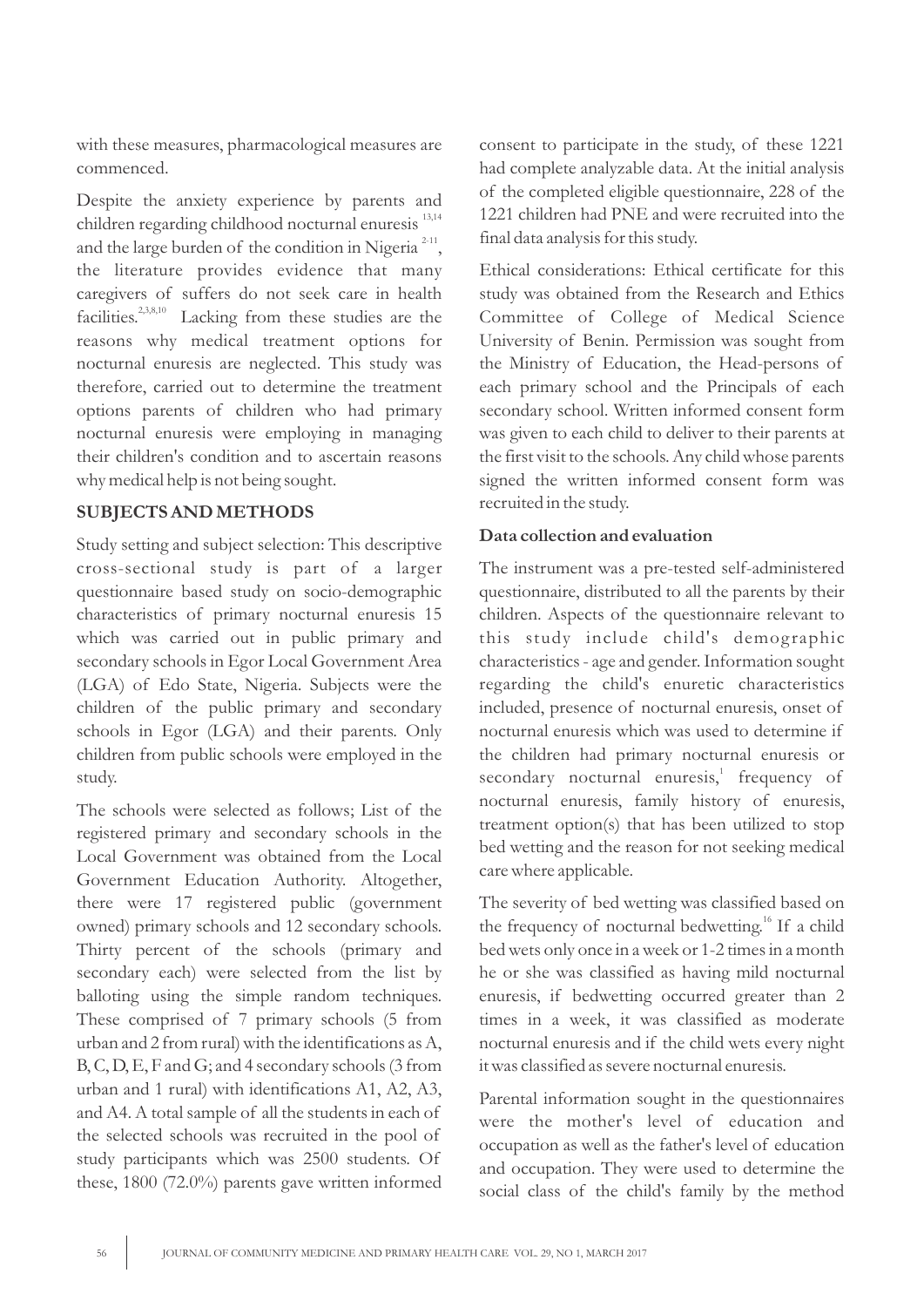described by Olusanya, Ezimokhai and Okpere.17

Data analysis: The data collected was entered into IBM Statistical Package for Social Sciences (SPSS) version 20.0 (Inc Chicago, Illinois, USA) and were analyzed using the same software. Continuous variables were summarized using means and standard deviations and comparisons of proportions were done accordingly. The significance of association between variables was tested using Chi-square tests while Independent –T test was used for comparison of means. The level of significance of each test was set at  $p < 0.05$ .

#### **RESULTS**

Of the 228 children with PNE; mean  $[\pm]$  age 11.4  $\pm$ 2.4 years, 85 (37.3%) were males and 143 (62.7%) female. The majority of the enuretic children were from the middle socioeconomic class 133 (58.3%), while 82(35.9%) and 13(5.6%) were from the lower socioeconomic class and upper socioeconomic class respectively. One quarter of the mothers had primary education 57 (25.0%), 70 (30.7%) had secondary education and 52 (22.8%) had tertiary education. The level of education of the fathers is as follows: primary education 33(14.5%), secondary 70 (30.7%) and tertiary education 66(28.9%). Of note, not all the respondents provided answers to the question on "mother's and father's educational status".

Of the 228 parents whose children were enuretic, majority 180 (79%) had employed various treatment options in attempting to achieve dryness in their children, while 48 (21%) adopted a "wait and see" approach. Eighty nine (49.4%) of the parents used a single treatment option, while 91(50.6%) utilized multiple combinations. Figure 1 shows a bar chart showing the percentage utilization of all the treatment options employed by the parents. The most commonly used option was waking up child at intervals during the night to void by 103 (45.2%) parents. The next method was punishment (which comprised of shaming, flogging and verbal insults) employed by 61 (26.8%) parents. Traditional medication was utilized by 18 (7.9%) parents while only 35 (15.4%) sought medical treatment for their children, which were in combination with other forms of therapy by  $23(66.0\%)$ .



**Figure 1: The percentage utilization of the treatment options employed by the parents**

**Table I: Characteristics of Enuretic Children who sought and those who did not seek medical care**

|                                                                      | <b>Characteristics Enuretic children</b><br>who sought<br>medical care<br>$n = 35\frac{6}{6}$ | <b>Enuretic children</b><br>who did not<br>seek medical care<br>$n = 193(%)$ | P-value |
|----------------------------------------------------------------------|-----------------------------------------------------------------------------------------------|------------------------------------------------------------------------------|---------|
| Mean age                                                             | $11.7 \pm 2.1$                                                                                | $11.4 \pm 2.4$                                                               | 0.489   |
| Gender<br>Male<br>Female                                             | 13(37.1)<br>22(62.7)                                                                          | 72(37.3)<br>121(62.7)                                                        | 1.000   |
| Socioeconomic<br>class<br>Upper<br>Middle<br>Lower                   | 2(5.6)<br>19(54.3)<br>14(4.0)                                                                 | 11(5.7)<br>113(58.5)<br>69(35.6)                                             | 0.887   |
| Severity of<br>enuresis<br>Mild<br>Moderate<br>Severe<br>No response | 8(22.9)<br>10(28.6)<br>17(48.6)<br>0(0)                                                       | 79(39.4)<br>33(17.1)<br>59(30.6)<br>22(12.9)                                 | 0.039   |
| <b>Family history</b><br>of enuresis<br>Present<br>Absent            | 22(62.9)<br>13(37.1)                                                                          | 97(50.0)<br>96(49.7)                                                         | 0.199   |

Table I shows the characteristic of enuretic children who sought and those who did not seek medical care. The 35 children that were taken by their parents to consult a medical doctor were aged 8 - 16 years with mean age  $[\pm]$  11.7 $\pm$  2.1 years. Thirteen  $(37.1\%)$  were males and majority 19  $(54.3\%)$  were from the middle socioeconomic class. The age at which they were taken to seek medical treatment ranged from 3-13years; majority 22 (68.9%) sought help during their early childhood i.e. < 10year. The majority of the children 17 (48.6%) had severe enuresis with bedwetting occurring every night and 22 (62.9%) of the children had a family history of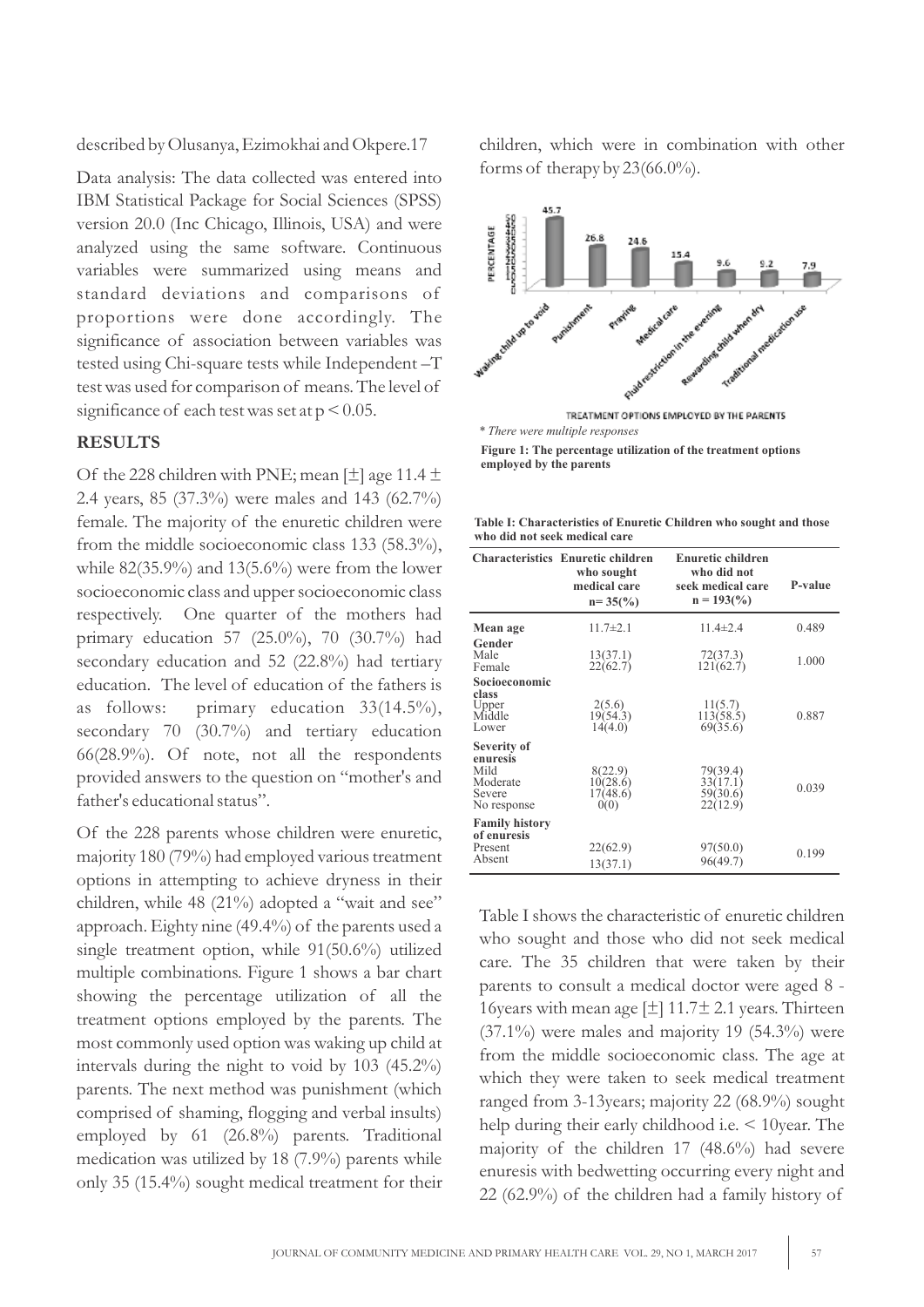enuresis. The children of the 193 parents who did not seek medical treatment had a mean age [±] 11.4  $\pm$  2.4. There were 72 (37.3%) males and the majority 113 (58.5%) were from the middle socio-economic class. Most of the children 79 (39.4%) had mild bedwetting and the proportion of those with family history of enuresis 97 (50.3%) was similar to those without a family history 96 (49.7%).

**Table II: Characteristics of parents who sought and those who did not seek medical care for their children**

| <b>Characteristics</b>   | Parents who sought<br>medical care<br>$n=35(%)$ | Parents who did not<br>seek medical care<br>$n=35(%)$ | P-value |
|--------------------------|-------------------------------------------------|-------------------------------------------------------|---------|
| Mother's level of        |                                                 |                                                       |         |
| education                |                                                 |                                                       |         |
| Primary                  | 7(20.0)                                         | 51(26.4)                                              | 0.57    |
| Secondary                | 8(22.9)                                         | 62(32.1)                                              |         |
| Tertiary                 | 9(25.7)                                         | 42921.8)                                              |         |
| No response              | 11(31.4)                                        | 38(19.7)                                              |         |
| <b>Father's level of</b> |                                                 |                                                       |         |
| education                |                                                 |                                                       |         |
| Primary                  | 4(11.4)                                         | 30(15.5)                                              | 0.63    |
| Secondary                | 7(20.0)                                         | 63(32.6)                                              |         |
| Tertiary                 | 10(28.6)                                        | 55(28.5)                                              |         |
| No response              | 14(40.0)                                        | 45(23.3)                                              |         |
| Parental concern         |                                                 |                                                       |         |
| <b>Parental concern</b>  |                                                 |                                                       |         |
| Yes                      | 23(65.7)                                        | 94(48.7)                                              | 0.025   |
| N <sub>0</sub>           | 12(34.3)                                        | 99(51.4)                                              |         |

|  | Table III: Reasons for not seeking medical care by parents |  |  |  |  |  |  |
|--|------------------------------------------------------------|--|--|--|--|--|--|
|--|------------------------------------------------------------|--|--|--|--|--|--|

| <b>Reasons</b>                      | Frequency | Percentage |
|-------------------------------------|-----------|------------|
| Believe it would stop spontaneously | 36        | 58.1       |
| Afraid of the cost of care          | 11        | 17.7       |
| Did not think it was necessary      | 6         | 9.8        |
| Ignorant about medical care         |           | 81         |
| Miscellaneous*                      |           | 64         |
| Total                               | 62        | 100        |

*\*No reason, mild frequency, religion, traditional medication use.*

#### **DISCUSSION**

In this study, slightly over three quarter of the parents studied were observed to employ various treatment methods either as monotherapy or multiple combination of therapies. Similar to previous studies,<sup>2,3,10</sup> this study also revealed that the options for managing nocturnal enuresis were largely simple behavioral interventions (waking child up to void, fluid restriction, ensuring the child voids before bedtime, rewarding child when dry), punitive measures and traditional medication. Waking child up to void at regular interval at night and fluid restriction in the evenings are the most frequently utilized treatment option. These findings have also been reported by Etuk and colleagues,<sup>2</sup> Anyanwu and colleagues<sup>10</sup> and in many studies from other African,<sup>18</sup> Western<sup>19-22</sup> and far Eastern<sup>23,24</sup> countries. In contrast amongst families in Thailand, $^{25}$  ensuring the child voids before bedtime was the most practiced. Although these simple behavioral measures when used alone have scientifically been proven to reduce the frequency of bedwetting and achieve cure rates of 15.0-20.0% in some studies;  $i$  it is associated with very high nonadherence rates because it requires that parents and child are highly motivated. These measures should therefore be used with other treatment options.

Most worrisome is that punitive measures which comprised shaming, flogging and verbal insults were the second most employed treatment option in this study. However, the percentage of parents who utilized this method was less compared to previous  $10$  documentation by Anyanwu and colleagues<sup> $10$ </sup> in Nigeria. The practice of punishment as a treatment option for nocturnal enuresis is not restricted to Nigerian families; in the studies by Hazza et  $al^{27}$  in Jordan, Wong et al<sup>24</sup> in Hong Kong and Bourquia et  $al^{18}$  in Morocco, 14%, 57% and as high as 85% of their enuretic children respectively, were enduring one form of punitive measure or the other. From the literature, $^{12}$  this method of treatment is the most discouraged as it has no scientific basis for achieving cure. It is believed to worsen the bed-wetting condition, more so when it's combined with waking the child up to void, resulting in parental frustration and anger due to lack of sleep. These may propagate further punitive measure to the child by parents/caregivers. This vicious cycle only results in psychological problems for the child such as; low self-esteem, difficulty in making friends, deviant behaviors and disruption of the parent- child bonding.

The least utilized management choice in this study was traditional medication. This finding was similar to the works of Etuk et al<sup>2</sup> in South-east Nigeria but in contrast to that of Osungbade et al<sup>3</sup> who reported as high as 75.0% utilization of traditional medication as a treatment option for nocturnal enuresis in South-west Nigeria. The difference between this study and that of Osungbade et al<sup>3</sup> is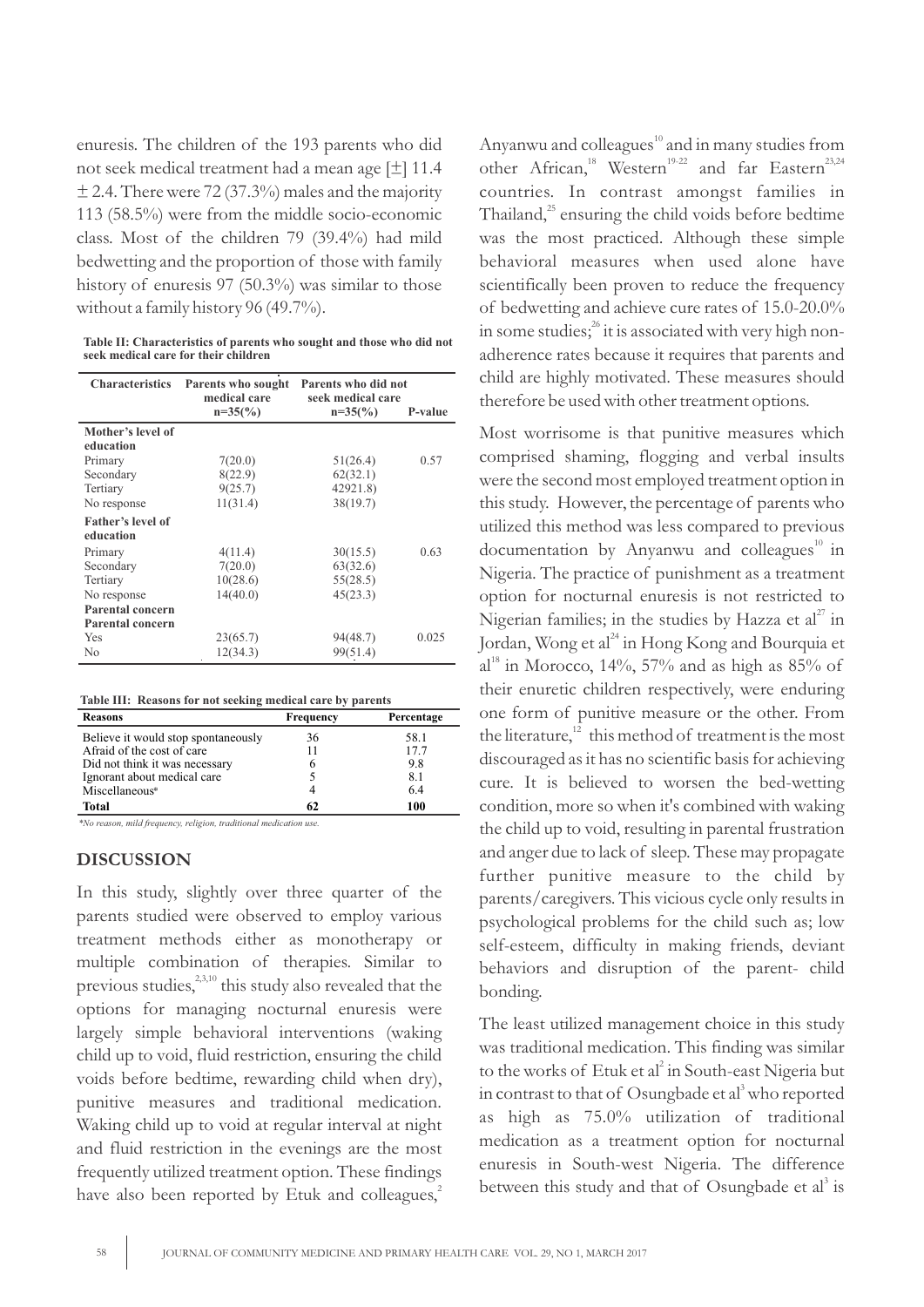that ours, was carried out in an urban setting while that of Osungbade et al<sup>3</sup> was conducted over 13 years ago in a purely rural community where traditional healing practices abound and rural dwellers strongly believe in them.

This type of treatment option is also widely practiced among Chinese families with varying outcomes.<sup>28</sup> In general, however there are no metaanalytic clinical evidence supporting the role of traditional medication in treatment of NE. In our environment, the efficacy of these traditional or herbal medications which are usually mixtures of concoctions have not been proven and their safeties are unknown. It is possible that chronic use of these concoctions may result in nephrotoxicity; hence their use should be discouraged.

In studies from Nigeria, the finding that only a small proportion of children who had nocturnal enuresis were taken by their parent to seek medical help was also observed in this study. Anyanwu et  $al^{10}$ (17.5%) reported similar finding in South-eastern Nigeria, however, our study is in contrast to those by Etuk et al<sup>2</sup> (2.1%), 6.8% by Osungbade et al<sup>3</sup> and 0.0% by Senbanjo et al<sup>8</sup> The difference between the high proportion observed in this study compared to the previous reports<sup>2,3,8</sup> in Nigeria is difficult to explain, it may be due to slightly better awareness about nocturnal enuresis as a health problem compared to the previous reports $^{2,3,8}$  which dates back over a decade.

In this study, severe bedwetting was the main distinguishing factor between the children whose parents sought medical care for them and those that did not. In addition, positive family history was commoner among those who also sought medical help for their children. Of note, being a member of upper or middle socioeconomic class families and level of education was not significantly associated with parental seeking of medical care for their children. This implies that education and economic empowerment did not play any role in the health seeking behavior of the parents of children studied, rather, parental concern especially about severity of the nocturnal enuresis, parental attitude and

previous knowledge about nocturnal enuresis were the factors at play. This can be supported by the study of Hazza et al<sup>27</sup> who reported that Jordanian families showed great concern about bedwetting in their children and over 50.0% of the families studied had sought professional medical help. In addition, in a large population study in France, $2^8$  the authors reported that as high as 66.0% of the mothers whose children had moderate and severe bed wetting sought medical help. Assertion from these studies is that the driving force for seeking medical help is parental concern about the condition.

Parental belief that bedwetting was a natural childhood process which would spontaneously resolve over time was the main reason for not seeking medical help in this study. This also explains why majority of parents in this group were not concerned about their children's enuretic condition. Similar findings have also been reported by other authors. 8,18,30,31

The fact that PNE would spontaneously resolve with age has been widely documented in the literature.<sup>1,12</sup> However, some authors<sup>32</sup> believe that this appears to be true for the younger child with mild bedwetting who has no daytime symptoms; it therefore means that a ''wait and see'' approach may be best for these group of children. However, for the older children (>10years) that have severe PNE and daytime symptoms, a consultation with the doctor is warranted, as these children would require extensive evaluation and management, thus must be encourage to seek medical care.

# **LIMITATION OF STUDY**

There was poor response by respondent as regards the question ''reason for not taking child to seek medical care'' This is one of the disadvantages of a self-administered questionnaire which was utilized in this study.

#### **CONCLUSION**

Treatment of PNE is largely by families using simple behavioral measures, punitive measures and traditional medications. Although simple behavioral measures are effective for mild to moderate PNE,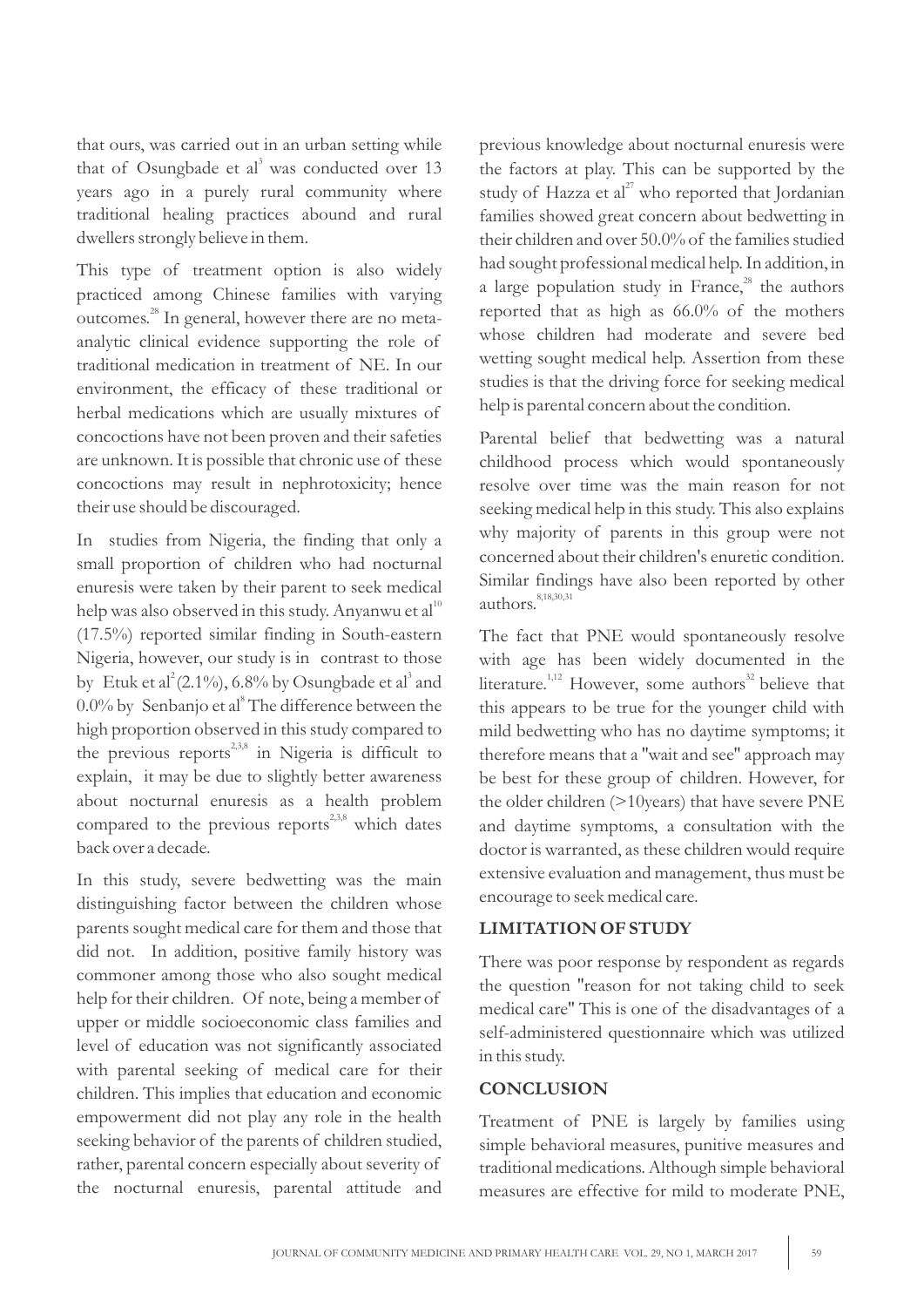they are only successful if the family has strong motivation to carry out the treatment options and are professionally educated about the appropriate application of the method. Nevertheless, any successful treatment approach for children with PNE must be completely void of punitive measures as this would negate any effort at remission. In addition, traditional medications have not been proven to be efficacious and safe, so, it should be avoided. To prevent these wrong practices and increase awareness about PNE public enlightenment campaigns using the mass media which have been successfully tried in Chinese population, 32 are needed in our environment to educate families about appropriate treatment options for nocturnal enuresis and when to seek medical help.

#### **REFERENCES**

- 1. von Gontard A. Enuresis. In: Rey JM editors. International Association for Child and Adolescent Psychiatry and Allied Professions e-Textboot of Child and Adolescent Mental Health. Geneva: 2012.pp.1-34.
- 2. Etuk IS, Ikpeme O, Essiet GA. Nocturnal Enuresis and its Treatment Among Primary School Children in Calabar Nigeria. *Nigerian Journal of Paediatrics 2011*;38:78-81.
- 3. Osungbade KO, Oshiname FO. Prevalence and perception of nocturnal enuresis in children of a rural community in southwestern Nigeria. *Tropical Doctor* 2003;33:234-6.
- 4. Mbibu NH, Ameh EA, Shehu AU, Wammanda RD. The prevalence of enuresis among primary school children in Nigeria. *Nigerian Journal of Surgical Research 2005*; 7:187-190.
- 5. Chinawa JM, Obu HA, Manyike PC, Odetunde OI. Nocturnal Enuresis among School-age Children in South-eastern Nigeria: A Concealed Social Malaise. *International Journal of Tropical Disease and Health 2014*;4:683-95.
- 6. Iduoriyekemwen NJ, Ibadin MO, Abiodun PO. Survey of childhood enuresis in the Ehor community, the Edo State, Nigeria. *Saudi Jour nal of Kidney Disease & Transplantation 2006*;17:177-182.
- 7. Paul NI, Alikor EA, Anochie IC. Prevalence of enuresis among primary school children in Port Harcourt. *Nigerian Journal of Paediatrics 2012*;39:18-21.
- 8. Senbanjo IO, Oshikoya KA, Njokanma OF. Micturitional dryness and attitude of parents towards enuresis in children attending outpatient unit of a tertiary hospital in Abeokuta, *Southwest Nigeria. African Health Science 2011*;11:244 – 51.
- 9. Nwokocha ARC, Onukwuli VO, Ujunwa AF, Okafor HU, Onyemelukwe NF. Prevalence of enuresis among secondary school adolescents in Enugu, *Nigeria. Journal of Dental and Medical Sciences 2014*;13:41 – 4.
- 10. Anyanwu OU, Ibekwe RC, Orji ML. Nocturnal enuresis among Nigerian children and its association with sleep, behaviour and school performance. *Indian Paediatrics 2015*;52:587 – 89.
- 11. Adekanmbi AF, Ogunlesi TA, Fetuga MB, Oluwole FA, Alabi AD, Kehinde OA. Prevalence and risk factors for enuresis in children. *Nigeria Hospital Practice* 2011;7:
- 12. Ramakrishnan K. Evaluation and Treatment of Enuresis . Am Fam Physician. 2008 Aug 1 5 ; 7 8 ( 4 ) : 4 8 9 - 4 9 6 . U R L : http://www.aafp.org/afp/2008/0815/p489 .html.
- 13. Fritz G, Rockney R, Bernet W, Arnold V, Beitchman J et al. Practice parameter for the assessment and treatment of children and adolescents with enuresis. *Journal of American Academy of Child and Adolescent Psychiatry 2004*;43:1540–50.
- 14. Joinson C, Heron J, Emond A, Butler R. Psychological Problems in Children with Bedwetting and Combined (day and night) Wetting: A UK Population -Based Study.